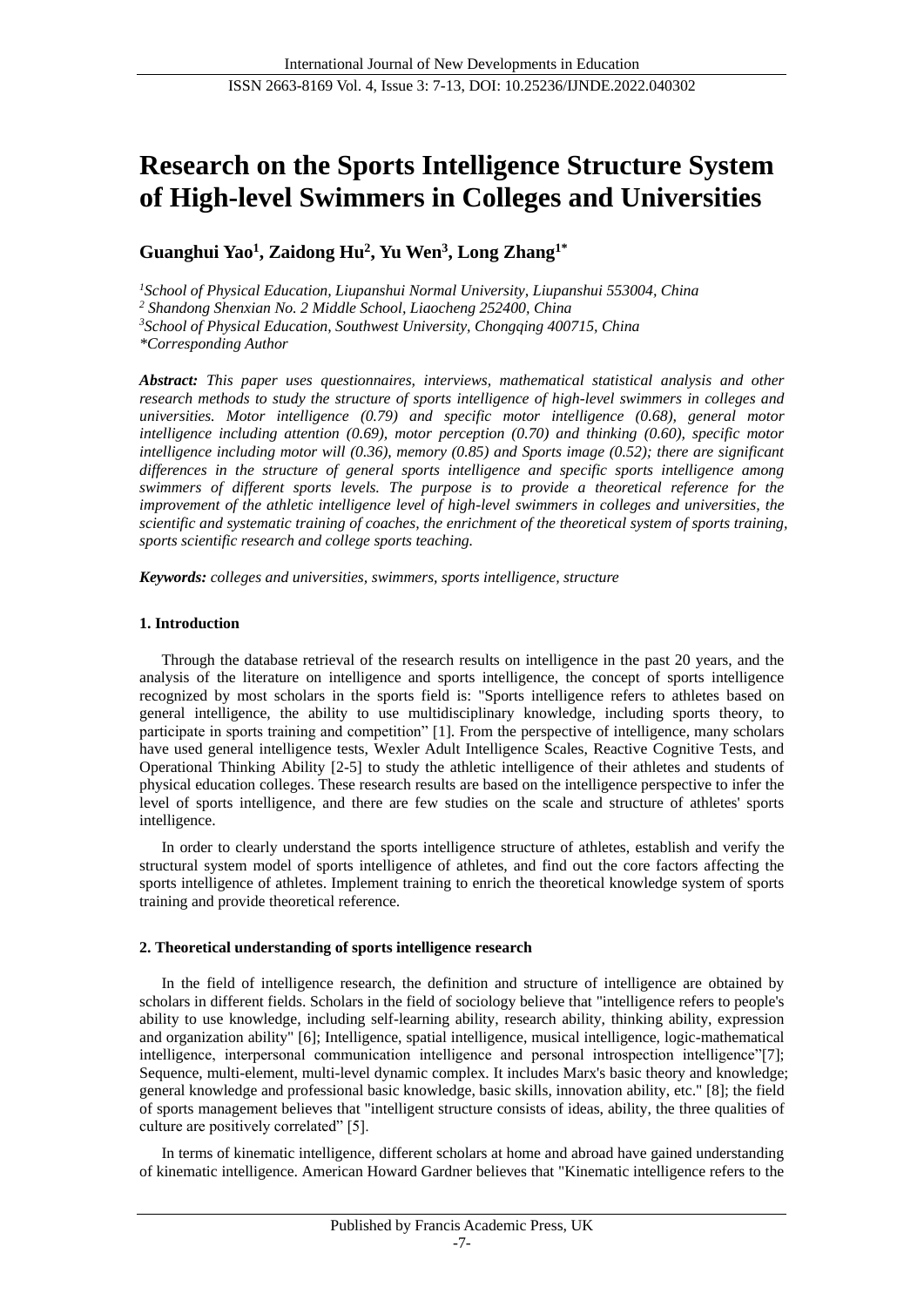International Journal of New Developments in Education

# ISSN 2663-8169 Vol. 4, Issue 3: 7-13, DOI: 10.25236/IJNDE.2022.040302

ability to express oneself by using the body and body movements" [9]; Chinese scholar M J Tian believes that "Kinematic intelligence is a kind of general intelligence, which refers to the ability of athletes to express themselves with ordinary Intelligence-based, using multidisciplinary knowledge including sports theory, the ability to participate in sports training and sports competitions; the improvement of sports intelligence is based on general intelligence. Improve various factors that affect sports intelligence, such as improving the observation of athletes ability, attention and thinking imagination are the basis for improving sports intelligence"[1]; X H Zheng believes that "sensitivity, fluency, flexibility, originality, combination and insight are the theoretical basis for intelligent selection of gymnasts"[10]; Y J Zeng et al. believed that "the intellectual structure of Sanda athletes is mainly attention, imagination, observation, thinking and memory" [11].

Based on the related research results of intelligence and sports intelligence, this study puts forward the theoretical conception of athletes' sports intelligence structure from the perspective of cognitive psychology, which mainly includes sport will, attention, sports perception, thinking and memory ability, sports imagery and other aspects.

## **3. Research objects and methods**

## *3.1 Research objects*

This study selected the swimmers who held the National University Swimming Championships in Hangzhou in July 2010 as the test subjects. The test subjects were from 6 colleges and universities including Southwest University, Beijing Sports University, Shanghai Jiaotong University, Tianjin University, Tongji University and China University of Mining and Technology, mainly to study the structure of sports intelligence of high-level swimmers.

## *3.2 Research methods*

## *3.2.1 Documentation method*

With the help of the school's digital resources (CNKI, VIP, Wanfang and other databases) and books, materials and journals, the research results on intelligence and sports intelligence are consulted and analyzed, which has laid a theoretical foundation for the study of the structure of high-level swimmers' sports intelligence.

#### *3.2.2 Questionnaire survey method*

This study adopts the self-compiled "High-level Swimmers Sports Intelligence Scale in Colleges and Universities", which has been revised and tested to meet the standards for the preparation of psychological scales. A total of 120 questionnaires were distributed, 106 questionnaires were effectively recovered, and the questionnaire efficiency was 88.33%. Among them, there are 12 national athletes, 64 national first-level swimmers, and 30 national second-level athletes; the average age is  $20.01 \pm 1.97$  years old; the average sports years are  $5.96 \pm 3.15$  years old.

#### *3.2.3 Expert interview method*

Through interviews with swimming coaches and sports training experts from Southwest University, Beijing Sports University and Shanghai Jiaotong University, combined with the characteristics of swimming events, the sports intelligence structure of athletes is analyzed, and corresponding amendments are put forward.

## *3.2.4 Mathematical statistics*

This study uses SPSS 17.0 and AMOS7.0 statistical software to process the measured data to ensure the scientificity of the data processing results.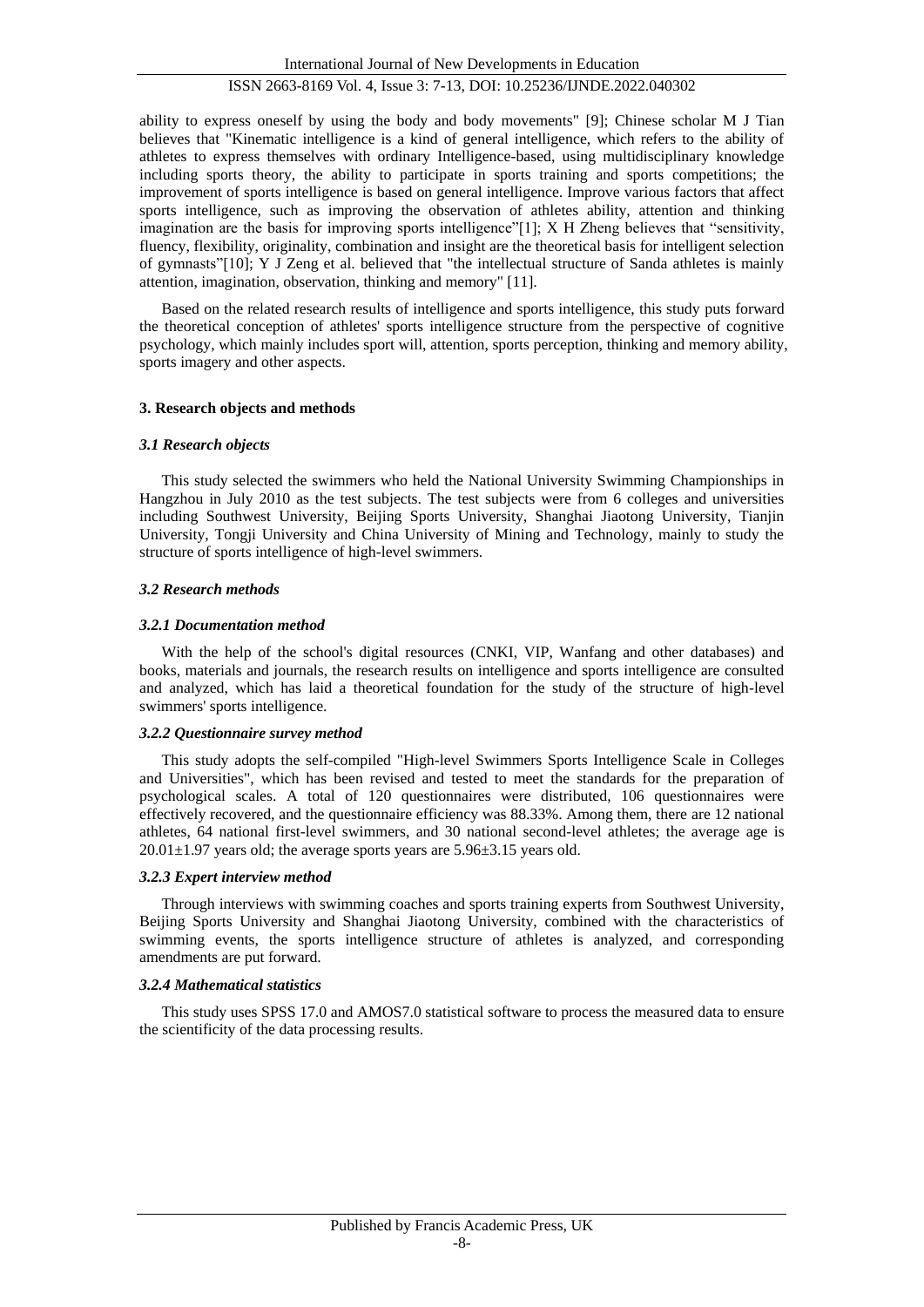#### **4. Results and analysis**

## *4.1 Reliability and validity analysis of the Sports Intelligence Scale for High Level Swimmers in Colleges and Universities*

#### *4.1.1 Reliability test*

Since this study is a survey of students in the National University College Swimming Championships, and does not have the conditions for re-testing, the Cronbach's consistency coefficient is used to test, and the reliability test results of the scale analysis are obtained (see Table 1), which reaches the reliability of the scale to better standard [12].

*Table1. Reliability test list of "High-level Swimmers Sports Intelligence Scale in Colleges and Universities"*

| ∽.<br>Dimension  | П1                 | ᠇     | F3<br>ຼ        | −.<br>HΔ                     | $\mathbf{r}$ | ┳.<br>۲Ó       | $\overline{\phantom{0}}$<br>total |
|------------------|--------------------|-------|----------------|------------------------------|--------------|----------------|-----------------------------------|
| Title.<br>number | ັ                  |       |                |                              |              |                | ت                                 |
| acoefficient     | $-11$<br>◡.<br>. . | 0.679 | 722<br>0. I JZ | 75 <sub>0</sub><br>74<br>ר - | .749<br>◡. ៸ | 10<br>−<br>∪.7 | 792<br>V. 1 J 4                   |

Note: F1 represents will to exercise; F2 represents attention; F3 represents motor perception; F4 represents thinking ability; F5 represents memory ability; F6 represents motor image; F always represents motor intelligence. Same below

## *4.1.2 Structural validity test*

In order to further investigate the structural validity of the sports intelligence scale for high-level swimmers in universities, KMO=0.886,1525.420, P=0.000, which is suitable for factor analysis. The correlation analysis of each dimension and total scale is used to obtain the correlation matrix of each dimension and total scale (see Table 2), indicating that the scale has good structural validity [13].

| dimension                | F1        | F <sub>2</sub> | F <sub>3</sub> | F4        | F5        | F <sub>6</sub> | F overall |
|--------------------------|-----------|----------------|----------------|-----------|-----------|----------------|-----------|
| Movement<br>will         |           |                |                |           |           |                |           |
| attention                | $0.376**$ |                |                |           |           |                |           |
| Movement<br>perception   | $0.489**$ | $0.533**$      | 1              |           |           |                |           |
| Thinking<br>force        | $0.376**$ | $0.648**$      | $0.533**$      | 1         |           |                |           |
| the faculty<br>of memory | $0.511**$ | $0.606**$      | $0.540**$      | $0.606**$ | 1         |                |           |
| motion<br>image          | $0.505**$ | $0.597**$      | $0.515**$      | $0.597**$ | $0.616**$ | 1              |           |
| sport<br>intellect       | $0.665**$ | $0.881**$      | $0.762**$      | $0.881**$ | $0.798**$ | $0.783**$      | 1         |

*1Table 2. List of correlation matrix of high-level swimmers in universities*

Note: \* A significant correlation for P <0.05; \* \* indicates a very significant correlation for P <0.01

## *4.2 Exploratory research on the structure of sports intelligence of high-level swimmers in colleges and universities*

On the basis of discussing the connotation of the structure of high-level swimmers' sports intelligence in colleges and universities, a sports intelligence structure model of athletes is constructed to understand the relationship and structure of potential variables that affect the structure of high-level swimmers' sports intelligence [14]. Therefore, this study adopts a more concise model. (that is, the optimization model) to represent the structure of high-level swimmers' sports intelligence in colleges and universities, and empirically analyze the model. Using spss17.0 software principal component analysis method to carry out exploratory factor analysis on 6 first-order factors, KMO=0.793, Baritt's sphericity test value is  $155.138$ ,  $P=0.000<0.05$ , indicating that swimmers' athletic intelligence has 6 first-order factors. The factor is suitable for factor analysis [12], and its factor loading matrix (see Table 3)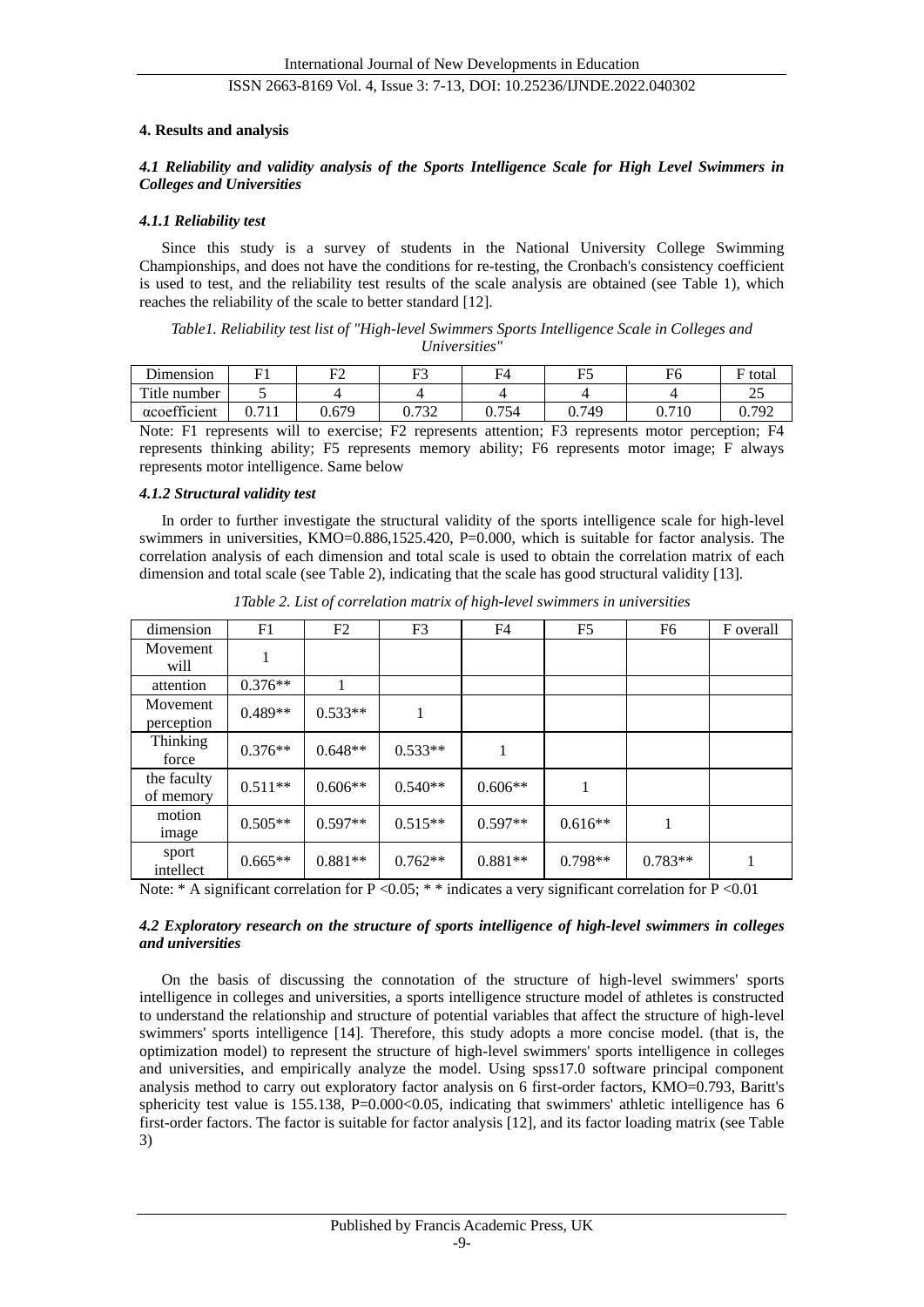| Dimension and load     |       | f2    | Common degree |
|------------------------|-------|-------|---------------|
| F2(attention)          | 0.730 |       | 0.755         |
| F3 (motion perception) | 0.768 |       | 0.793         |
| F4 (Thinking)          | 0.698 |       | 0.721         |
| F5 (Memory)            |       | 0.811 | 0.842         |
| F6 (motion             |       | 0.573 | 0.698         |
| representation)        |       |       |               |
| F1 (movement will)     |       | 0.498 | 0.602         |

*Table 3 List of factor loadings of sports intelligence structural model for high-level swimmers in colleges and universities*

Note: f1 represents general motor intelligence, and f2 represents special motor intelligence

From Table 3, during the exploratory analysis, there are two shared factors in the structural system of high-level swimmer motor intelligence. The first sharing factor includes attention, motion perception and thinking ability, and the second sharing factor includes memory, motor representation and motor will. In this study, the first factor, the first factor is named f1: general motor intelligence; the second factor is named f2: special motor intelligence. The name is based on the research that "motor intelligence includes general intelligence and special intelligence, and general intelligence based on operational thinking is the basis"[10]. Based on this research, the author through network technology to swimming experts 10 letters, borrow the national college students swimming championships, questionnaire for six swimming coaches, interview, communication, questionnaire survey is about general movement intelligence and special movement intelligent structure division, after the interview, survey data sorting and analysis, get its movement intelligent structure system is reasonable.

Based on the rationality of the intelligent structure of high-level swimmers, this study tries to explore the correlation of the substructure in the high-level swimmers.AMOS7.0 maximum likelihood estimation method was used to test the fitting degree of the sports intelligent structure model of high-level swimmers in universities (see Table 4 and Figure 1). According to the test results of Table 3, all the fitting indicators meet the requirements of model fitting [13]. Therefore, it shows that the fit of the motor intelligent structure system model better reflects the theoretical model and has good indicators.

*Table 4. List of fitting indicators of the sports intelligence structural system model for high-level swimmers in colleges and universities*

| $\mathbf{v}$<br>△                       | X2/df        |      | AGFI  | NFI   | $\cap$ FI<br>u i | <b>RMR</b>     | <b>DMSE</b><br>4SEA |
|-----------------------------------------|--------------|------|-------|-------|------------------|----------------|---------------------|
| $\sim$ $\sim$<br>$1 \overline{2} \cdot$ | 501<br>1.J/1 | J.11 | J.869 | 0.901 | 0.943<br>◡.৴     | n noo<br>∪.∪∠o | 0.069               |

As can be seen from Figure 1, the sports intelligence structural system model of high-level swimmers in colleges and universities is established, and the model reflects the "direct effect of each dimension on sports intelligence (it reflects the direct impact of the cause variable on the result variable), its size equal to the size of the path coefficient from the cause variable to the effect variable" [14]. The normalized path coefficient of the latent variable "general sports intelligence" to "kinetic intelligence" is 0.79, and its direct effect coefficient on sports intelligence is 0.79, which means that when other factors or conditions remain unchanged, "general sports intelligence" is improved by one unit per unit. , the swimmer's motor intelligence will improve by 0.79 units. The normalized path coefficient of the latent variable "special sports intelligence" to "sports intelligence" is 0.68, and its direct effect coefficient on sports intelligence is 0.68, which means that when other factors or conditions remain unchanged, the "special sports intelligence" increases by one unit. , the swimmer's motor intelligence will improve by 0.68 units. The path coefficient of the latent variable "memory" to "special sports intelligence" is 0.85, so its direct effect coefficient on special sports intelligence is 0.85. This shows that when other factors or conditions remain unchanged, each unit of "memory" increases the specific sports intelligence of swimmers by 0.85 units, and the latent variable "memory" has the greatest effect on "special sports intelligence". The largest contribution. In general motor intelligence, the direct effect coefficient of the latent variable "motion perception" to "general motor intelligence" is 0.70, with the largest effect and the largest contribution rate. In addition to direct effects between variables, there are indirect effects of relationships between variables. "The so-called indirect influence is the influence of a variable (independent variable) on another variable (dependent variable) through other variables (intermediate variables). The indirect variable is equal to the path coefficient of the independent variable to the intermediate variable multiplied by the intermediate variable to the dependent variable path coefficients" [14]. For example, memory can affect motor intelligence through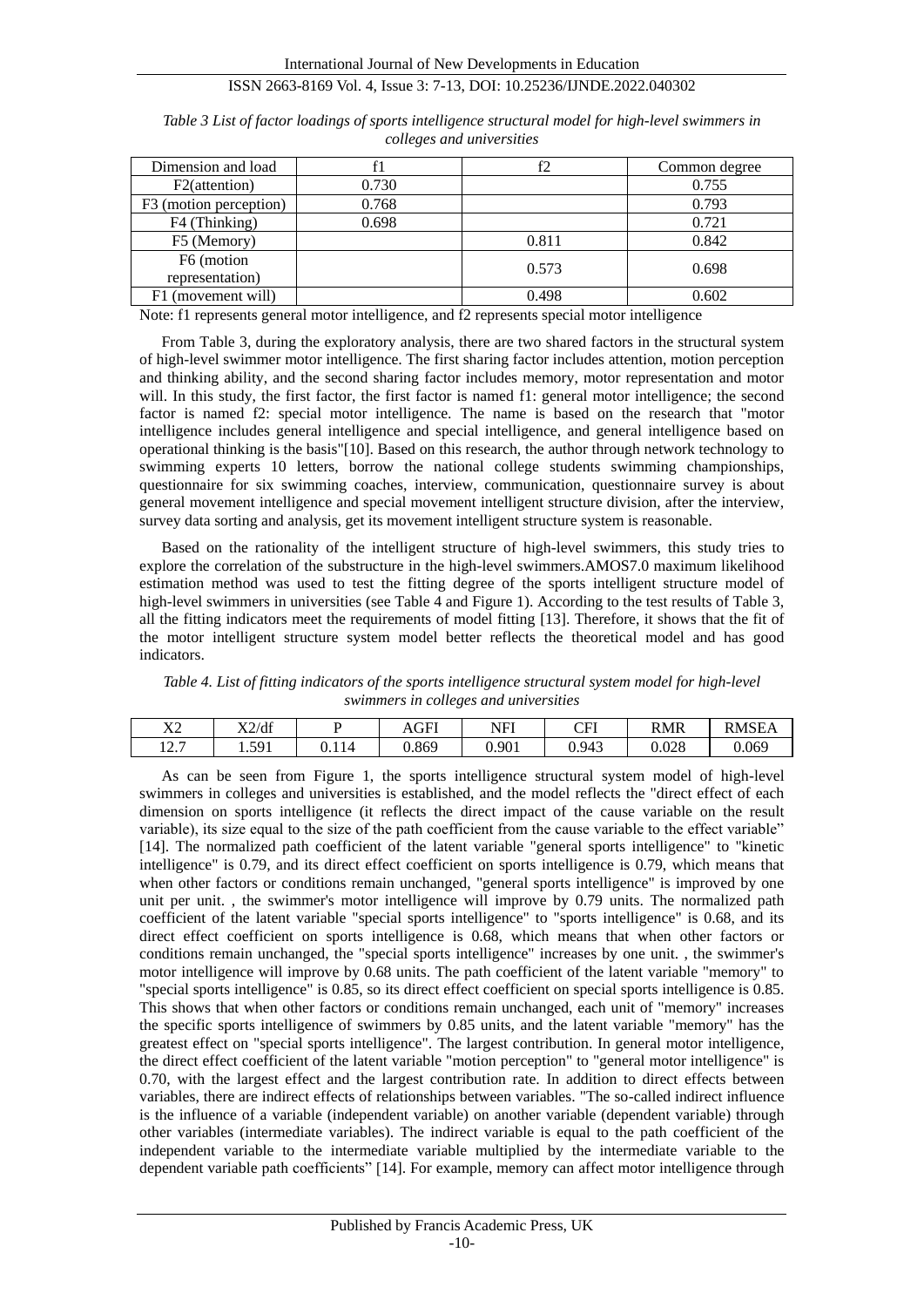special motor intelligence, and this indirect effect is  $0.85*0.79 = 0.6715$ . Therefore, the structural system model of sports intelligence of high-level swimmers in colleges and universities can better reflect the degree of influence of various dimensions on sports intelligence, and has certain practical applicability.



*Figure 1 Model diagram of the sports intelligence structure system for high-level swimmers in colleges and universities*

## *4.3 Overall descriptive analysis of athletic intelligence of high-level swimmers in colleges and universities*

In order to analyze the characteristics of the overall situation of high-level swimmers' sports intelligence in colleges and universities, the sports intelligence of high-level swimmers was analyzed from the perspective of the overall sports intelligence and the scores of each structure (see Table 5).

| Table 5 Comparison of the mean scores of sports intelligence of high-level swimmers in colleges and |              |  |  |
|-----------------------------------------------------------------------------------------------------|--------------|--|--|
|                                                                                                     | universities |  |  |

| dimension                      | $\cdot$ $\cdot$<br>minimum | maximum | mean   | standard<br>deviation |
|--------------------------------|----------------------------|---------|--------|-----------------------|
| General sports<br>intelligence | 2.27                       | 4.75    | 3.5270 | 0.56510               |
| Special sports<br>intelligence | 1.25                       | 5.00    | 3.4631 | 0.64745               |
| sport intellect                | 2.06                       | 4.87    | 3.4950 | 0.54729               |

From Table 5, it can be seen that the overall score of sports intelligence of high-level swimmers in colleges and universities is good, but from the perspective of the score of sports intelligence structure, the score of general sports intelligence is higher than the score of sports intelligence, and the score of sports intelligence is high For special sports intelligence. The above may be caused by the fact that swimmers attach great importance to general sports intelligence. In the usual sports training process, strengthen the training of general sports intelligence, combine the practice of athletes training and the training of sports perception, thinking ability, attention and other aspects. The formation of a good sense of movement in training, as well as the good internal cognition of factors such as water, water sense, and water buoyancy are closely related to athlete training.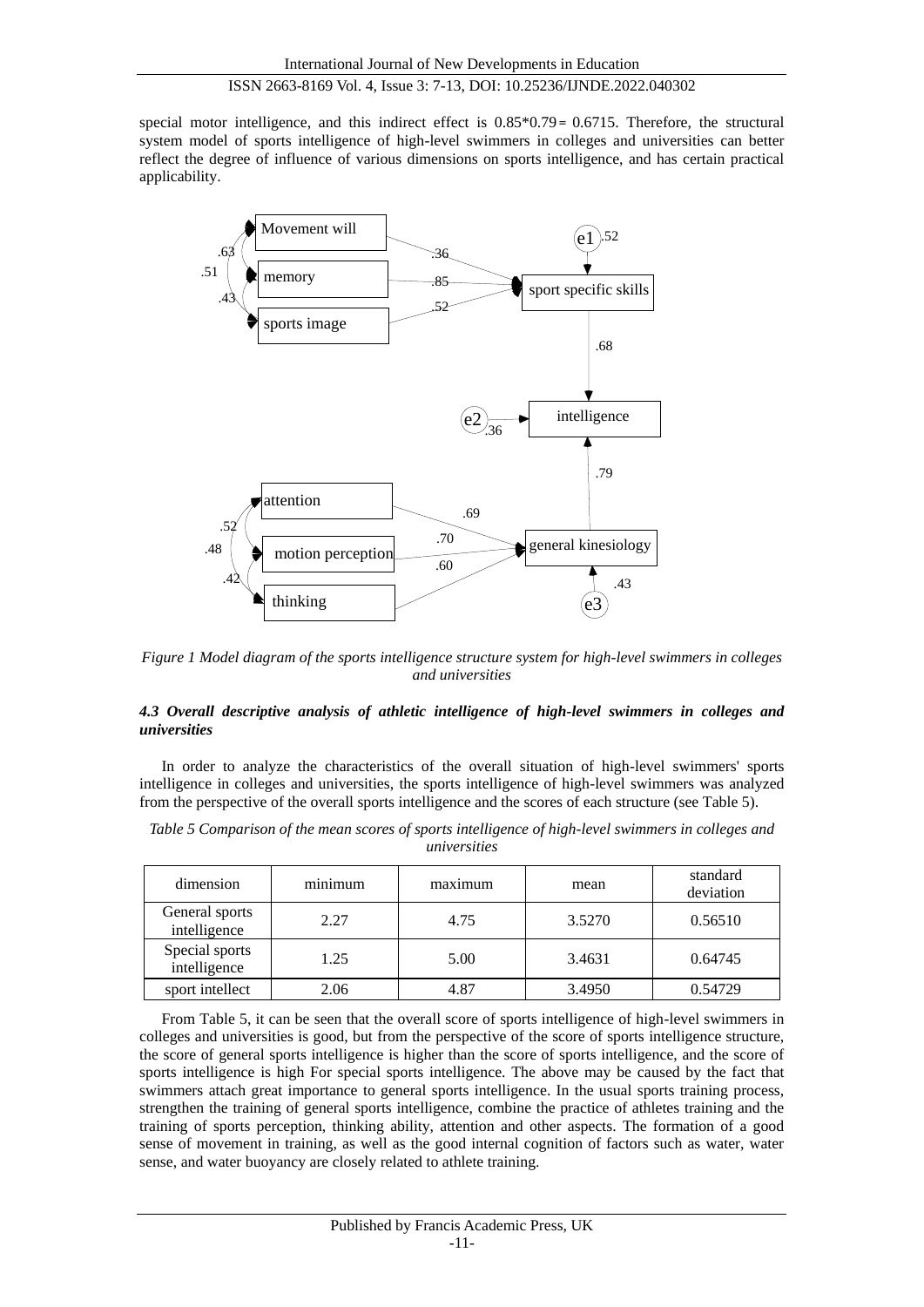## *4.4 Difference analysis of sports intelligence among high-level college swimmers of different genders and sports levels*

| class        | variable          | General motion intelligence | Special sports intelligence |  |
|--------------|-------------------|-----------------------------|-----------------------------|--|
|              | man               | $3.46 \pm 0.64$             | $3.54 \pm 0.51$             |  |
| sex          | woman             | $3.46 \pm 0.66$             | $3.51 + 0.61$               |  |
|              | F price           | 0.011                       | 0.793                       |  |
| Sports level | National level ii | $2.59 + 0.55$               | $2.91 + 0.38$               |  |
|              | country-level     | $3.59 + 0.54$               | $3.57 + 0.48$               |  |
|              | master's degree   | $3.53 \pm 0.64$             | $3.67 + 0.63$               |  |
|              | F price           | 15.586**                    | $9.672**$                   |  |

*Table 6 List of differences in sports intelligence of high-level swimmers in colleges and universities with different genders and sports levels*

Note: \* A significant correlation for P < 0.05; \* \* indicates a very significant correlation for P < 0.01

Available from Table 6, there is no significant difference in general sports intelligence and in special sports intelligence, the above differences may be due to the swimmers during swimming training, the coaches arranged the training in the same subjects, the training plan is arranged roughly the same as the implementation, there is also the phenomenon of the masculinity of female technology, the difference in motor intelligence between men and women is not obvious; High-level swimmers in general sports intelligence in different sports levels and special sports intelligence, as athletes of different sports levels are in training, the contents and plans of the training are different, the higher the level of athletes, the more attention to special sports intelligence, resulting in different levels of athletes on the sports intelligence cognition differences.

## **5. Discussion**

In order to further explore the structure of athlete's sports intelligence and establish a high-level swimmer's sports intelligence structure system, the structural system is based on the theoretical assumption structure. The results of coach interviews and letter exchanges, but in this process, the division of its structure may be affected by experts, coaches' professional knowledge structure system and training experience, etc., resulting in unscientific structure division standards. Therefore, future research will be conducted. , it is necessary to specially organize famous experts and scholars at home and abroad to conduct special discussions on the division of its structure, so as to provide a guarantee for the establishment of the sports intelligence structure system. On the basis of the theoretical structure hypothesis structure, the model of the high-level swimmer's sports intelligence structure system is verified, and the correlation coefficients of the influence of each structure on the sports intelligence in the model are obtained: general sports intelligence (0.79) and special sports intelligence (0.68), General motor intelligence includes attention (0.69), motor perception (0.70) and thinking (0.60), and specific motor intelligence includes motor will (0.36), memory (0.85) and motor imagery (0.52). From the correlation coefficient (standardization) of the kinematic intelligence structure in this structural system model, the general kinematic intelligence substructure has a greater impact on the improvement of the level of kinematic intelligence, which is consistent with the previous research results [1]. However, this coefficient is only to verify its importance statistically. In sports practice, whether general sports intelligence is more important or special sports intelligence is more important, a large number of experiments are needed to prove it, which will be a major issue in future research. In the general sports intelligence structure, the correlation coefficient of motion perception is the largest. It may be that when athletes are training, the movement movements of each swimming posture are different. The optimized sports techniques are applied to their own special projects to improve their competitive level. In the special sports intelligence structure, the sub-structure of memory has the largest correlation coefficient. It may be that when high-level swimmers are training, coaches use methods such as descriptions of their own actions and observation of action videos to make athletes have a certain understanding of swimming movements. And let them remember the essentials, difficulties, key points, mistakes, etc. of movements, so as to form an accurate sports technical system in their own training. However, this sports intelligence structural system model is established on the basis of high-level swimmers in colleges and universities. When it is extended to other sports, it should be adjusted according to the characteristics of the project.

There is no significant difference in general sports intelligence and specific sports intelligence among high-level college swimmers of different genders, but there are significant differences in general